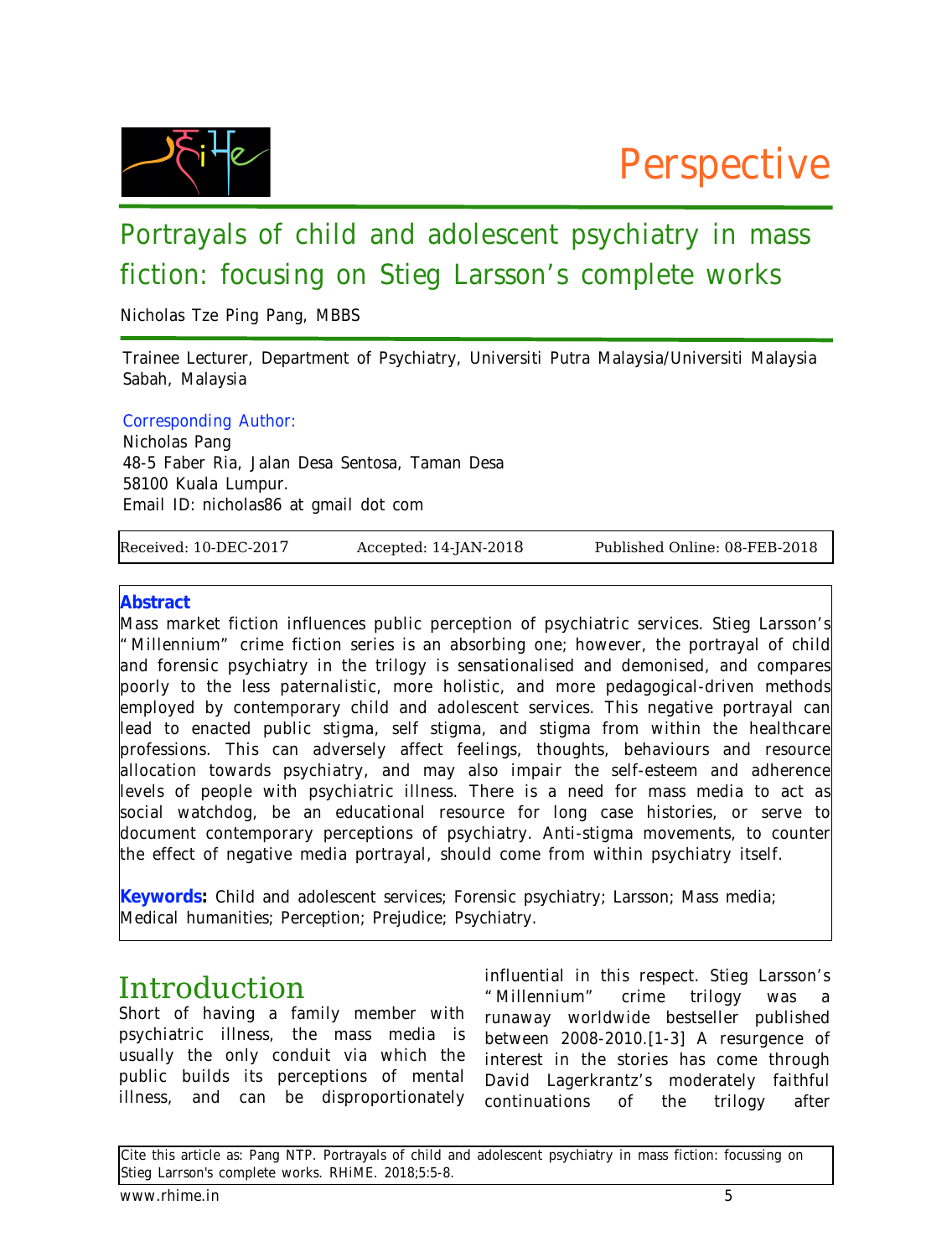Larsson's death in 2004. The stories portray child and adolescent forensic psychiatry in a negative way and, therefore, have the potential to stigmatize the field of psychiatry in general.

## Fiction versus Reality

Larsson was a Swedish writer, social activist and journalist. His "Millennium" trilogy is named for the magazine the male protagonist, Mikael Blomkvist, an investigate journalist, works for. Each installment in the trilogy features both industrial and government-sanctioned criminal activity. Blomkvist and the female protagonist, Lisbeth Salander - a proficient hacker who has Asperger's syndrome and possible borderline personality disorder - attempt to investigate and combat the crimes.

Lisbeth first presents to services aged 12 years when she almost murders her abusive father. She is detained in a psychiatric hospital till age 18 and is diagnosed with psychotic disorder.[1] Though she is mute with psychiatrists throughout, she engages with staff. It is revealed later in Book 3 that her chief psychiatrist, Dr Teleborian, is part of a conspiracy to protect her dissident father.[3] Hence, his review of her condition is highly embellished and fabricated. When she tries to tell others the truth they dismiss it as "paranoid delusions" congruent with her "psychosis".

This portrayal in the series appears to be a punitive, sterile environment with no educational opportunities. It contrasts with the positive atmosphere in contemporary child and adolescent psychiatry services where the therapeutic role of music & art is recognised as an alternative, appropriate means of expressing adolescent emotions.[4,5]

There are also strong paternalistic and

authoritarian undertones running throughout the fictional portrayal of child and adolescent inpatient services. Dr Teleborian immediately assumes hostile tones towards Lisbeth; she remembers no attempt to build rapport. In contemporary child and adolescent inpatient units, however, high levels of empathy, rapport, and use of engaging techniques and ageappropriate words and phrases are employed. Most medication and management changes in child and adolescent units are now discussed with and consented to by legal guardians rather than just being brusquely implemented unilaterally as was portrayed in the series.

#### Discussion

The only unambiguously positive portraits of psychiatric disorders seen in print were written by a psychiatrist and were a series of case studies. [6] As for the rest, there is certainly a predominantly ambivalent or negative portrayal of psychiatrists in mass media, where psychiatrists are shown as generally "failing to empower" or as "actively disempowering" patients.[7] The other problem is a clear "author reliability bias" where "journalists" are perceived by the public as giving more accurate portrayal of psychiatric services compared to "biased insiders". There is also a trend towards unrealistic illness portrayals. Psychosis is often "portrayed accurately" but schizophrenia patients are "demonised" ultimately as killers [8]. This is very different from the reality; psychosis on its own, without comorbid substance abuse, does not significantly increase the risk of violence.

The lay public is at risk of absorbing their perceptions of psychiatry passively from mass media rather than actively through dialogue with healthcare professionals or actual patients with reallife experiences. Low mental health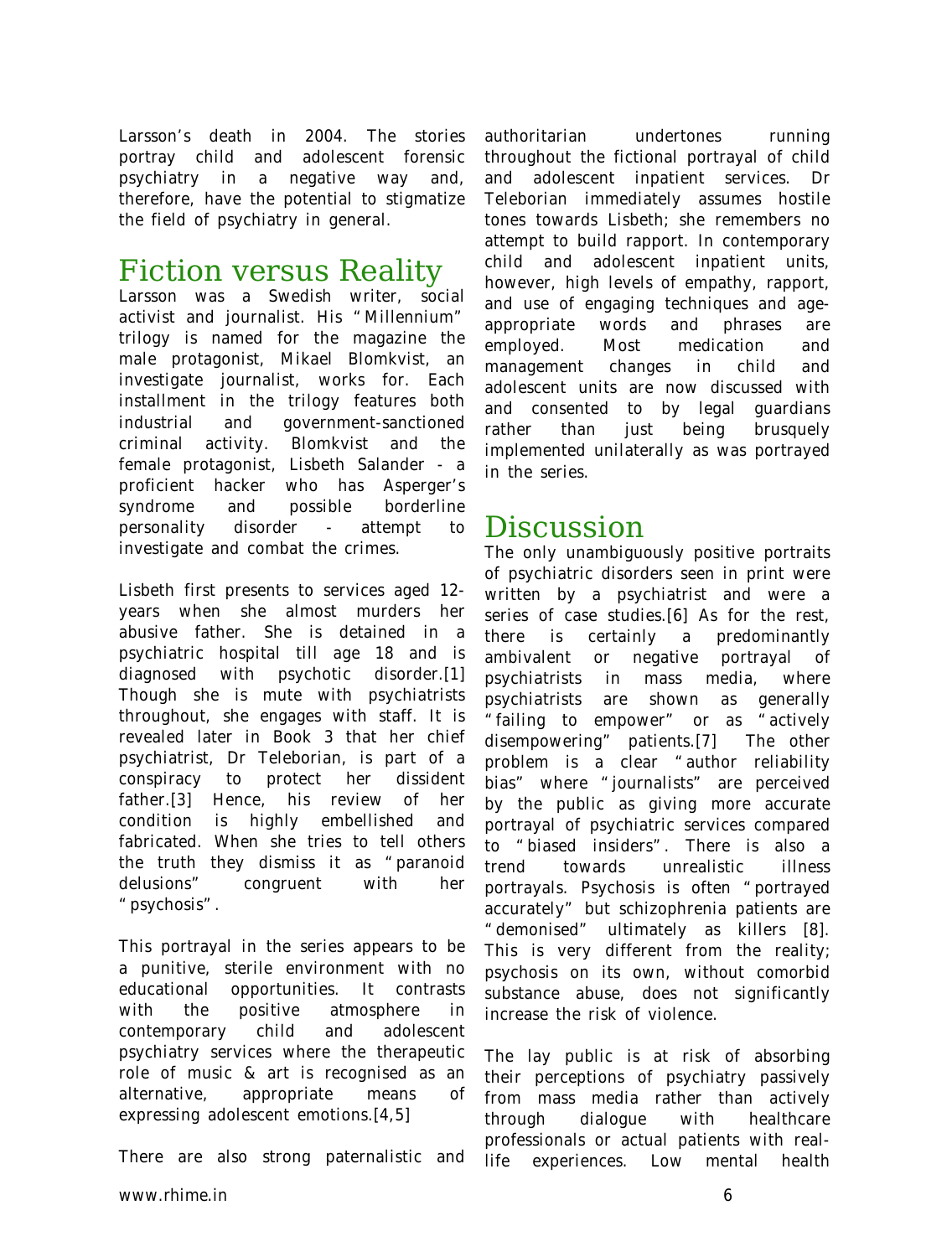literacy, repeated exposure to barbaric and inhumane portrayals, topped off with the "mark of authority" of a respected investigative journalist, can cause negative feelings, thoughts and behaviours in the lay public. When patients experience and internalise this enacted stigma in education, employment and socialisation, it can damage adherence levels, attendance to hospitals, and may precipitate depressive symptoms and poorer self-esteem.

Stigmatization can even extend to within the healthcare profession. Psychiatry is heavily stigmatized even by other healthcare professionals. This can potentially reduce the quality of the healthcare received, result in wrongful dismissal of genuine physical health symptoms as psychiatric symptomatology, and ultimately, lead to disparities in budgets and service resource allocations from the top down.

Nonetheless, we should not discount the role of mass market fiction in enhancing our psychiatric practice. Authors can "increase consciousness of psychological development" [8]. Fictional depictions of mental illness can read like extended case histories serving as tools for education and reflection. Willy Loman in Arthur Miller's "Death of a Salesman" can be read as an anatomy of a suicide in an individual with major depressive disorder with psychosis [9]. Authors can also serve as "social critics" who "call psychiatrists to account" [8]. This can spur changes in practise when we in psychiatry are taken to task.

At a larger level, Gabbard postulates that fiction can serve as a "storehouse for the intrapsychic images of our time" [10]. Fiction can immortalise contemporary portrayal of mental illness and social perceptions of mental illness at a point in time. This can help us understand our patients' psychosocial predisposing and

precipitating factors better when we read the portrayals of mental health around their era. A good example of this is described throughout Steve Silverman's "Neurotribes" where he describes the idea of family dynamics and inadequate or "refrigerator" parenting as a "causative agent" of autism still being prevalent up to the 1970s [11]. Examining these historical social perceptions can help us understand better, for instance, the current insecurities and fears of a currently depressed mother of an autistic grown-up.

## The other side of the coin

Portrayal of psychiatry services is often fictionalised in mass media; when popular fiction, movies and TV series portray psychiatry inaccurately and in a sensationalised way, it may be argued that they are only trying to make a living. Besides, in all fairness, in the interests of confidentiality and the rights of patients, mass media may not have privileged insider insights into the true workings of a mental health unit. This is exemplified clearly in "One Flew Over the Cuckoo's Nest" which portrays psychiatry and psychiatric treatments as repressive and barbaric.

### Conclusion

Mental health professionals could take up the responsibility for reducing stigma by organising awareness projects and heightening public engagement with mental health professionals out of the typical domains of clinics and wards. An example is "How Can I Help?: A Week in my Life as a Psychiatrist.", a 2015 Canadian bestseller by Dr David Goldbloom, a psychiatrist, where he identifies the key force "undermining public bias" as "accumulation of misinformation, myths, and stigma" about psychiatry [12]. Through his work he gives an "honest, informed, and